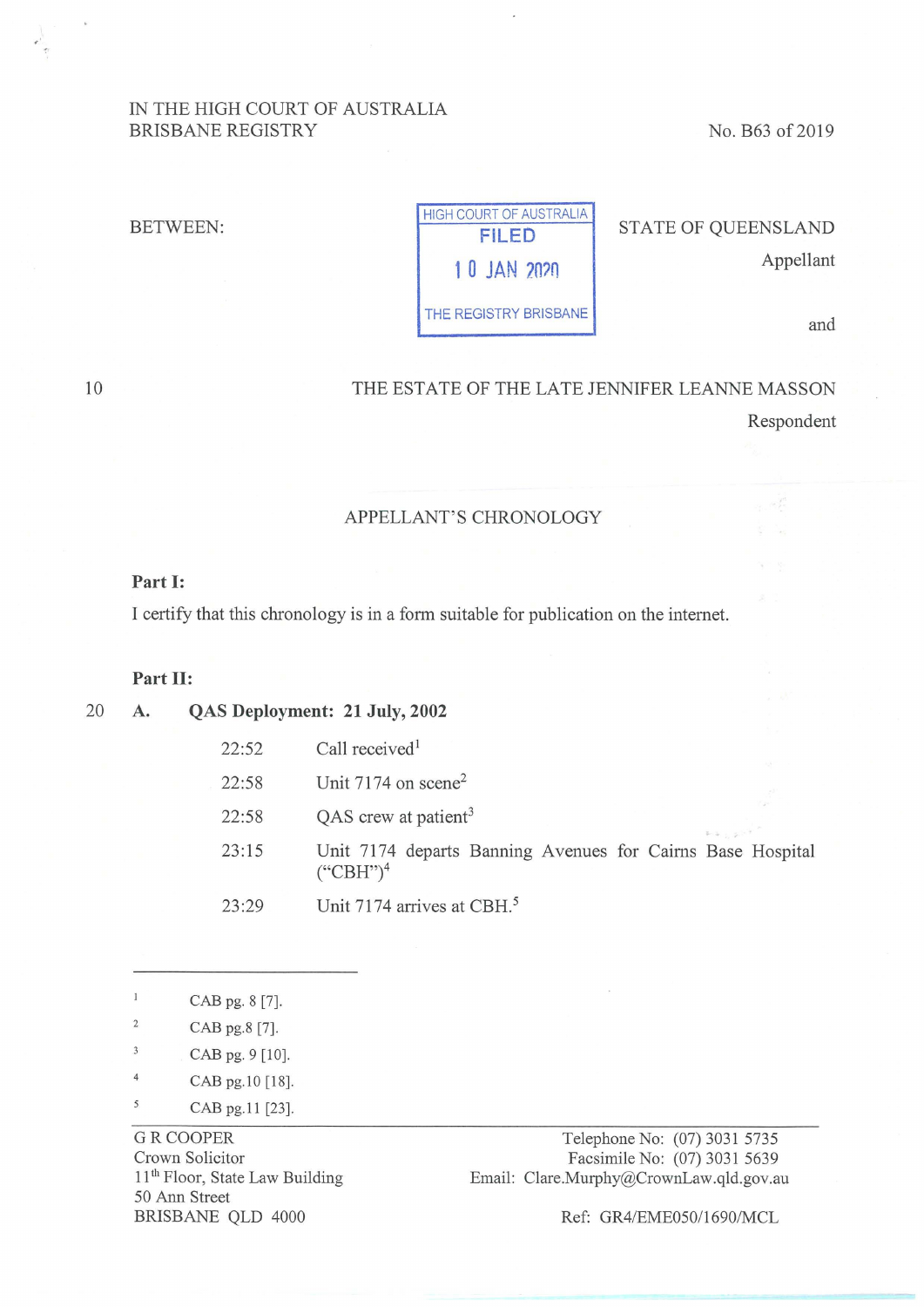# **B. Treatment: 21 July, 2002**

 $\epsilon$ 

 $\frac{\rho}{\rho}$ 

| 22:58 | Intermittent positive pressure ventilation/Intermittent positive<br>pressure breathing <sup>6</sup>       |
|-------|-----------------------------------------------------------------------------------------------------------|
| 22:58 | Cardiac monitor <sup>7</sup>                                                                              |
| 22:59 | IV $access8$                                                                                              |
| 22:59 | IV Salbutamol commenced. <sup>9</sup>                                                                     |
| 23:20 | IV Adrenaline commenced <sup>10</sup>                                                                     |
| 23:22 | Plaintiff intubated <sup>11</sup>                                                                         |
| 23:24 | Further IV Adrenaline (cardiac arrest dose) given <sup>12</sup>                                           |
| 23:25 | Left tension pneumothorax diagnosed with suspicion of right<br>tension pneumothorax as well <sup>13</sup> |
| 23:26 | Left needle thoracostomy performed with relief of symptoms <sup>14</sup>                                  |

## **C. Litigation History**

| $12 - 21$ February and 8 March, 2018 | Trial before Henry J. <sup>15</sup>          |
|--------------------------------------|----------------------------------------------|
| 23 July 2018                         | Judgment of Henry J. <sup>16</sup>           |
| 13 November, 2018                    | QCA Appeal Hearing. <sup>17</sup>            |
| 10 May, 2019                         | QCA Judgment. <sup>18</sup>                  |
| 15 November, 2019                    | Grant of Special Leave by HCA. <sup>19</sup> |

Dated: 10 January 2020

- 6 CAB pg.9 [12].
- 7 CAB pg.9 [11].
- $\bf 8$ CAB pg. 9 [12].
- 9 CAB pg. 9 [12].
- <sup>10</sup> CAB pg. 10 [20].
- <sup>11</sup> CAB pg. 11 [21].
- <sup>12</sup> CAB pg.11 [21].
- 13 CAB pg.11 [22].
- 14 CAB pg.I I [22].
- 15 CAB pg.6.
- 16 CAB pg.6.
- 17 CAB pg. 64.
- 18 CAB pg.102.
- 19 CAB pg.114.

 $\bar{z}$